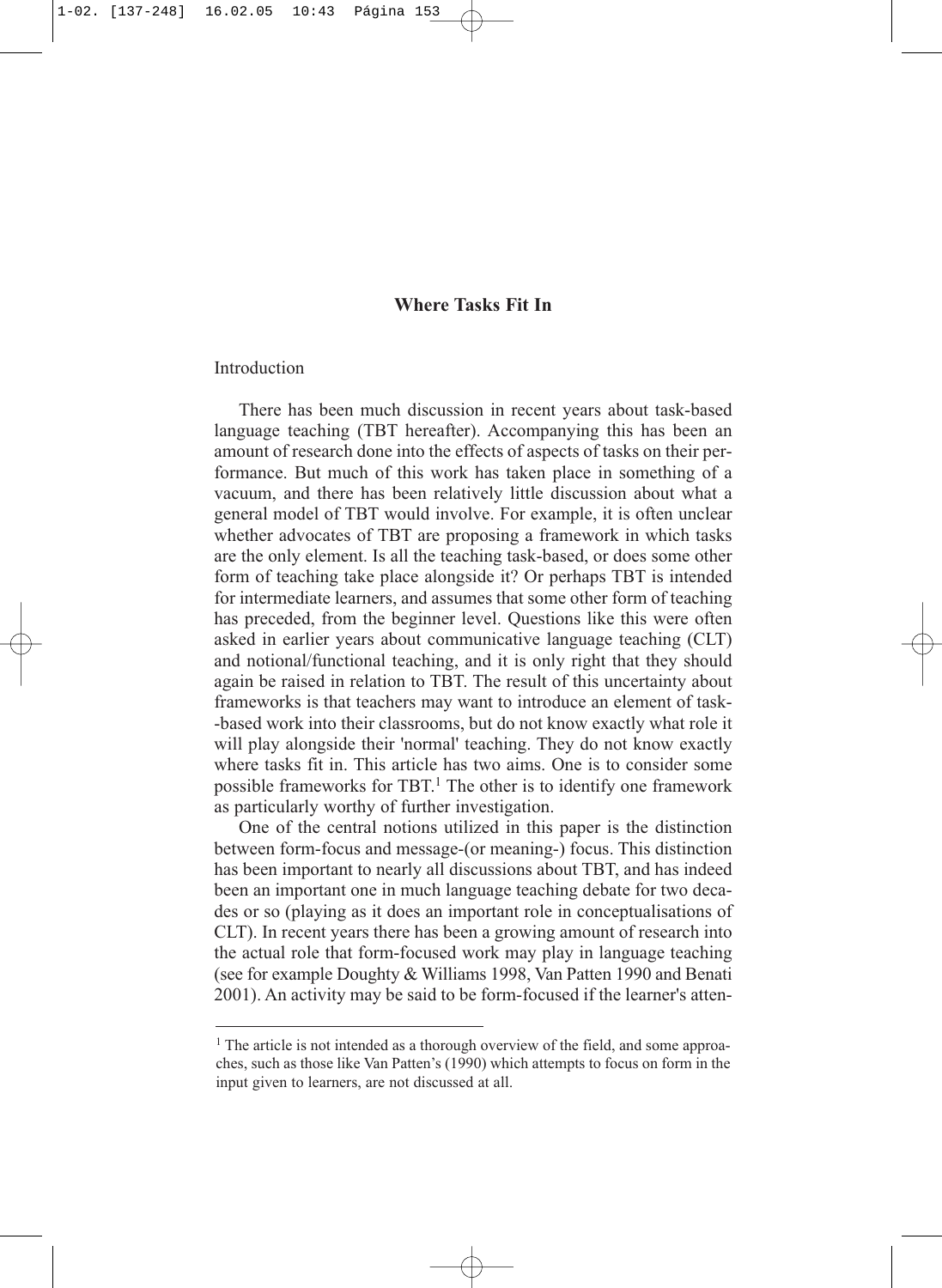### *Keith Johnson* 154

tion is drawn in some way to the necessity for accurate performance while undertaking the task. In a message-focused activity, the learner's attention is made to focus on the message that is being communicated – on the 'what' rather than the 'how'.

### The Bangalore/Madras experiments

Though it is not always acknowledged, Prabhu may lay claim to being the 'father of TBT'. His approach (described in Prabhu 1987) was put into practice in the experiments which took place in Bangalore and Madras in the late 1970s and early 1980s. Prabhu's central theorem is that 'form is best learned when the main focus is on meaning [message- -focus]'. It is the corollaries to this theorem that are particularly interesting. He argues that true message-focus is not compatible with the use of a language syllabus. So if learners are asked to recount what they did at the weekend, and the teacher truly means that to happen, the message-focus will be destroyed if at the same time the teacher requires them to use a particular tense. One might further claim that to do so is a form of dishonesty – the teacher pretends to be interested in the content of what the learners say when in fact the intention is to practise a particular piece of grammar. Dishonesty of this sort will certainly be picked up by the learners (who may or may not object to it). Arguments like this led Prabhu away from notional/functional and CLT, towards a task-based (or 'procedural') syllabus, where classroom activities are planned, and stated in a syllabus, but associated language is not. Hence Prabhu's approach involves tasks alone, without any form-focus. What he is advocating is 'message-focus all the way'.

It is worth noting that Prabhu's ideas have a psycholinguistic underpinning, being based on an implicit parallel being drawn between first (L1) and foreign language acquisition. Indeed, 'message-focus all the way' is (in general terms) what happens in L1 acquisition, and there are other aspects of Prabhu's approach which similarly mirror the L1 situation. Like most parents, Prabhu's teacher generally avoids drilling, and there is also no form-focused error correction. Similarly Prabhu's learner is allowed a major privilege also permitted to the L1 learner – the right to remain silent, until he or she is ready to produce.

Prabhu's work may lay claim to being one of the most interesting approaches to language teaching in recent decades. But to what extent may it be said to have been successful? My informal impression, based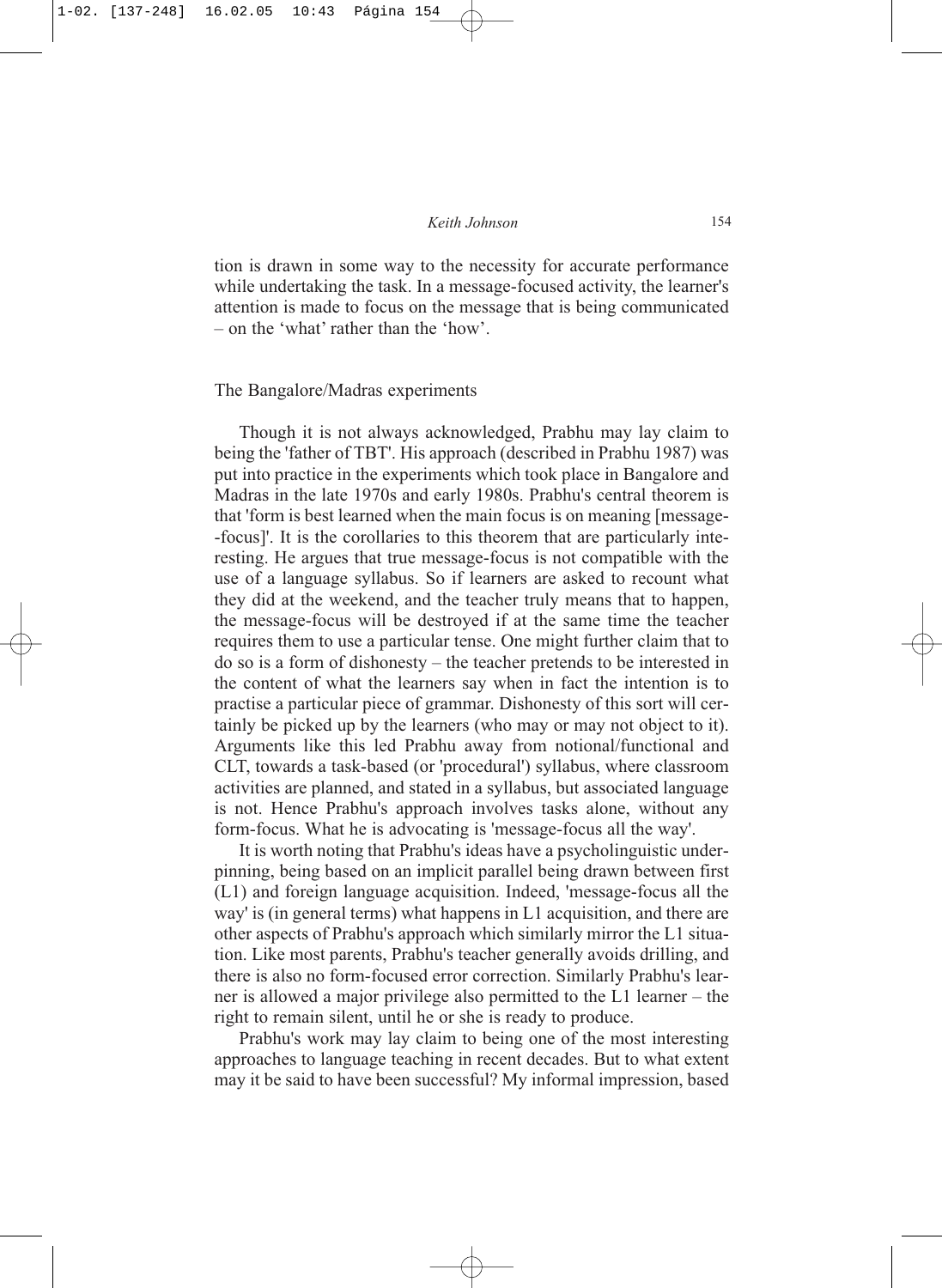on a number of visits to classes using the approach in Southern India, is that the outcome was precisely what Skehan (1992) and others predict would occur with such an approach – that it fostered the growth of a type of pidgin. So much importance was given to message focus that learners felt success was achieved when messages were conveyed, by whatever impoverished and inaccurate linguistic means. It might be argued that an element of pidgin is not problematic, again drawing a parallel with L1 acquisition. After all, the argument might go, a child's early L1 production sometimes has pidgin-like qualities, but these disappear over time. Hence an L1 child's \**he goed* will eventually over time become *he went*, even though the erroneous \**he goed* is understood by those listening to the child, and thus succeeds as a piece of communication. In other words, as the literature on fossilization attests (e.g. Selinker & Lamendella 1978), movement towards standard forms occurs, even though there is no basic communicative necessity for this to happen. Unfortunately Prabhu's experiment ended before there was opportunity to ascertain whether characteristics of pidgin would disappear; one might suspect that they would not.

## Processing approaches

A second group of TBT approaches also has psycholinguistic underpinnings, but ones very different from Prabhu's. They are associated with the notion of information processing. One route by which this idea came from cognitive psychology into language teaching is through the work of Bialystok who (1982 for example) captures the insight that in order to assess proficiency in a language, one needs to ask not what the learners know in some abstract sense, but in what situations they can use what they know. A simple example: there are many learners who may be able to use the simple past tense correctly in a multiple choice language test, but who would get it wrong in a heated discussion about politics (for example). In this case there may be a level on which these learners 'know' the tense, but the useful question to ask is in what situations they can utilize that knowledge.

This type of variability, whereby a learner may produce a form correctly in one situation and incorrectly in another, can be accounted for by the notion of automisation. This is a central concept in the study of cognitive skills acquisition; Shiffrin & Dumais (1981, 111) describe it as 'a fundamental component of skill development'. Through automi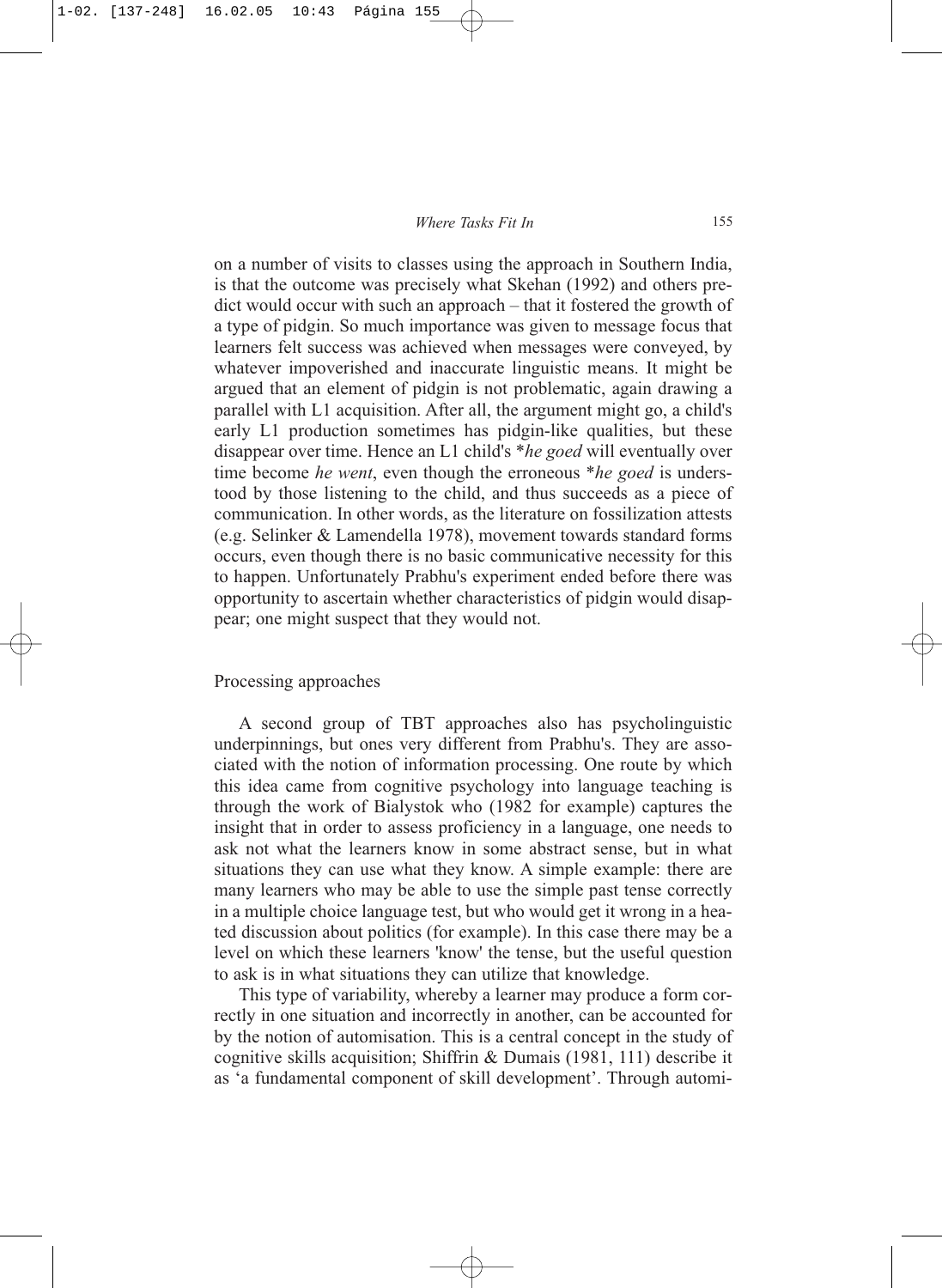sation, the process of 'making automatic', skills which when first learned require much conscious attention gradually over a period of time become automatic such that eventually they can be performed without any conscious attention. So when a new linguistic form is introduced to learners, they will only produce it correctly when they can focus full attention on it. This is what occurs in the multiple-choice language test, where the learner has little to do but concentrate on form. But in the totally message-focused situation (the heated political discussion) the learner's full attention will be on understanding and expressing ideas. In this situation he or she may produce the same form incorrectly, until such time as it becomes sufficiently automatic not to need any attention.

One of the implications of this perspective for language teaching is that task grading – a notion not really present in Prabhu's framework – becomes of central importance. Long (1985, 93) characterizes this type of grading by describing it as: 'determined by the degree of difficulty of the pedagogical tasks themselves (from simple to complex), as well as such normal considerations as variety, pace and duration. "Difficulty" here, however, does not mean difficulty in terms of the linguistic demands... rather it refers to the difficulty of pedagogical tasks in such aspects as the number of steps involved in their execution, the number of parties involved, the assumptions they make about presupposed knowledge, the intellectual challenge they pose... and so on.'

The perspective therefore suggests some kind of 'syllabus of tasks', in which there is a gradation of tasks, made in terms of task (as opposed to just linguistic) complexity. We do not as yet have many concrete ideas about what makes some tasks more complex than others, but research effort is being put into this area, and the result over time may be that a truly graded task-based syllabus becomes a reality. Skehan and Foster (1997) is an example of this kind of research.

One might argue that the central insight lying behind task-based approaches based on the notion of information processing has much to say to all language teachers, whatever framework they decide to work within. The insight is that a very great deal of effort will be required to automise structures such that they can be used by learners in any situation. It is an insight that was not taken into consideration in much language teaching of earlier decades (in audiolingualism for example), where structures, once practised in a form-focused way in isolation. were assumed to have been internalised and so available for instant deployment outside the classroom in natural conditions. Such transfer does not in fact happen so easily. This realisation may lead one to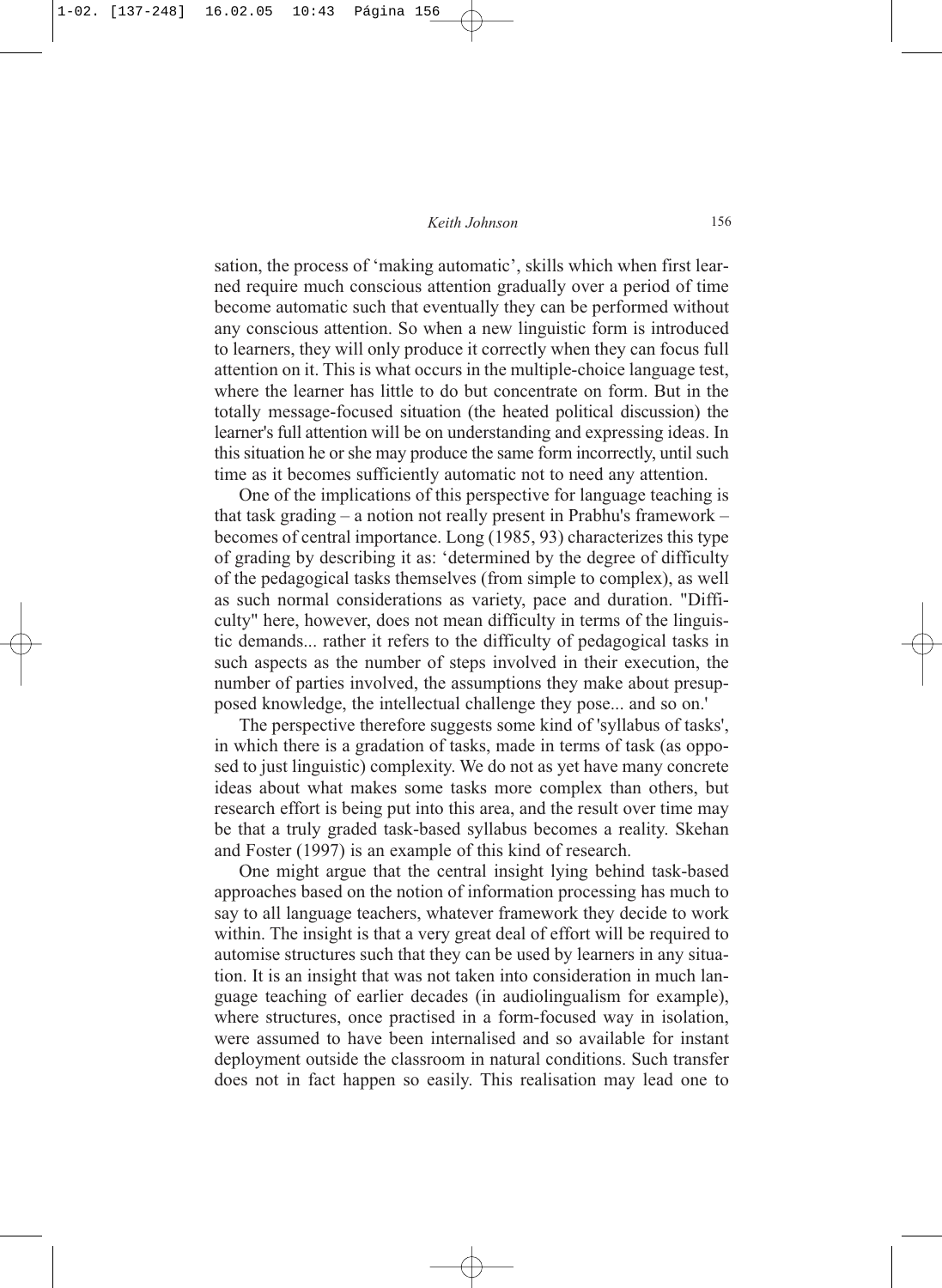believe that it is important, even vital, that all teaching programmes should have *some* task-based component to them. Tasks should be made to fit in somewhere.

But where exactly, and what else should there be? Should all teaching be task-based, with no other focus introduced before, during, or after tasks? In an important paper on the subject of TBT, Skehan (1996, 49) speaks of 'cycles of activity' focusing on different areas, one of which is grammatical accuracy, another fluency. But little hint is given as to how these components (particularly the one focusing on accuracy) would be organised.

### Adding a form focus

One possibility would be to introduce an element of more form- -focused language teaching into the framework. A programme might then have two components. In Component 1, language items could be introduced in a relatively 'traditional' way, perhaps following the sequence of a normal grammatical syllabus. Component 2 would consist of a series of message-focused tasks. For absolute beginners there may well be an argument for starting off with Component 1 alone, but at some point early Component 2 could be introduced, and after a further short while the two components could run side by side. At that stage one might have Component 1 teaching on Mondays, Wednesdays and Fridays (for example), and Component 2 task-based teaching on Tuesdays and Thursdays.

If such a solution were followed, it is an issue how the two components would relate. If it is regarded as important (as it surely should be) that Component 2 should have true message focus, rather than being form focus in disguise, then it is difficult to see any close relationship between the two components. Component 2 would not simply be the 'production' stage following the 'presentation' and 'practice' stages in Component 1. The tasks in Component 2 might be graded along the lines outlined in the Long (1985) quotation given earlier, and not closely in relation to the content of Component 1. In this two-component model, one might predict that slowly, over time, the language items taught in Component 1 would make their way through seepage into the tasks given to the learners. Component 2 would hence serve the important purpose of allowing automisation gradually to take place.

The notion of new language forms pervading the learner's use 'slowly, over time' resonates with contemporary views on how learning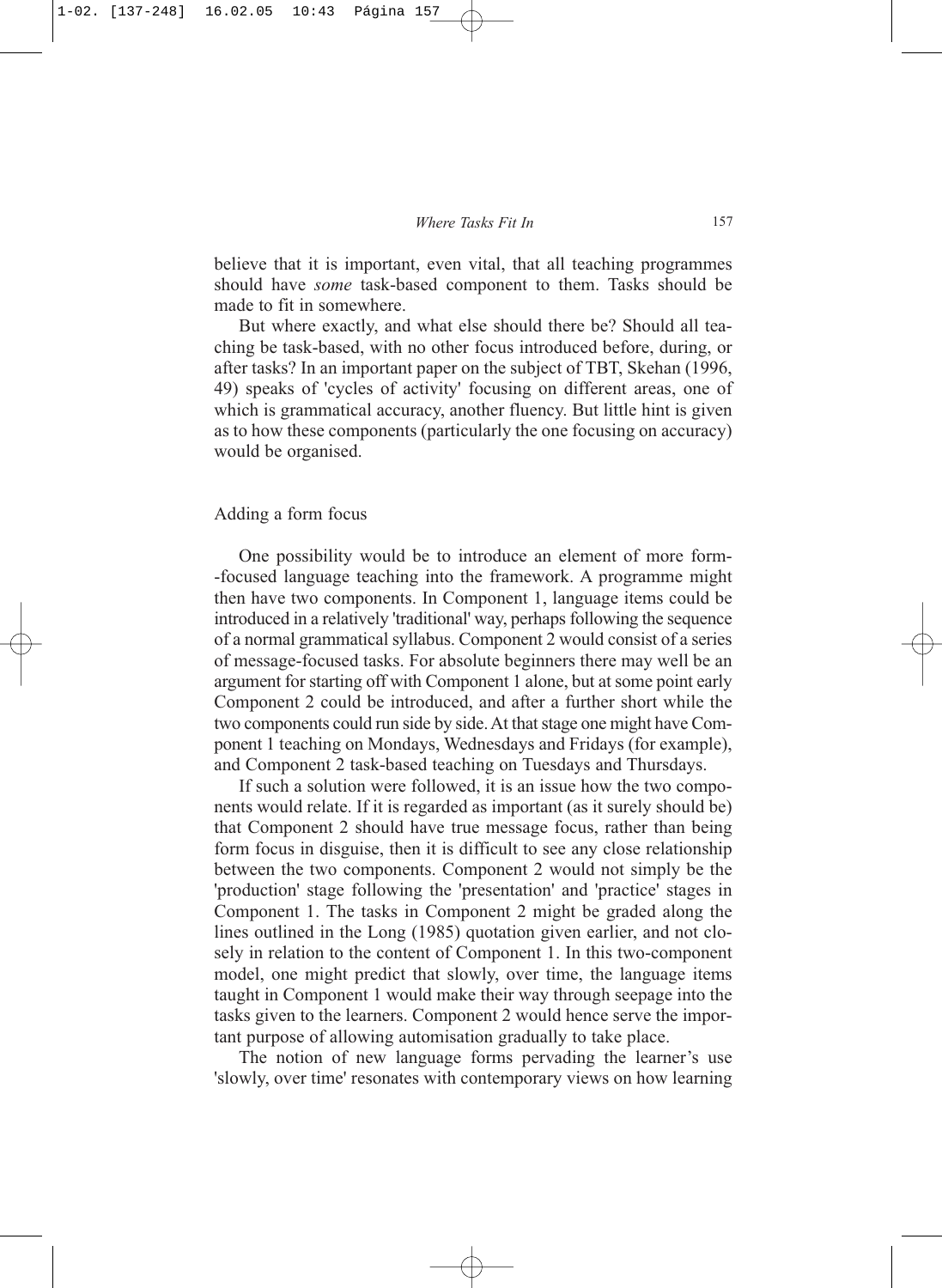takes place. The now-dated PPP model has new items taught, and immediately learned as a direct result of that teaching, in an incremental fashion. According to more recent thinking, there is a more indirect relationship between what is taught and what is taken up by the learner. There is no expectation that what is introduced in Component 1 on Monday should make an appearance in Component 2 on Tuesday.

A second possible strategy uses the idea of two components as above, but attempts (in Component 1) to teach language items in a way which has an information processing dimension. In this approach, the learner is gradually helped towards automisation by a progressive move from form to message focus. Johnson (1996) argues that this approach can be expressed by means of the formula *ra-1*. This stands for 'required attention minus one'. To explicate, one might imagine that a learner has ten units of conscious attention (to take a number at random); he or she has a channel capacity of ten.<sup>2</sup> When learners are first introduced to some new piece of grammar (the simple past tense for example), they need all ten units to produce it correctly, leaving no channel capacity remaining for anything else. At this stage, the teacher would utilise exercises that involve no cognitive challenge other than use of the new tense. However, after a short while the teacher would introduce exercises which involve the learners in some small extra cognitive challenge, enough to take up let us say one 'unit of attention'. The extra cognitive challenge might involve using additional unfamiliar language items, or having to think more about the non-linguistic content of the exercise. The learners now have only nine units of attention available for the simple past tense, which at that stage really needs ten. They are put under a small amount of pressure. Over time they will learn to cope with the tense utilising only nine units of attention to the tense. When the teacher sees this, some further cognitive challenge is introduced into the exercise, requiring two 'units of attention', leaving only eight for the simple past.

Such a strategy would work, then, by giving learners increasingly demanding activities, pushing them towards producing the tense with less and less channel capacity available. The formula *ra -1* captures this idea of constantly giving learners just one unit less than they require to do the task comfortably. In the end, if the strategy is suc-

<sup>&</sup>lt;sup>2</sup> It is important to realise that this figure is plucked out of the air simply to explicate. It goes without saying that the conscious mind cannot really be divided into units!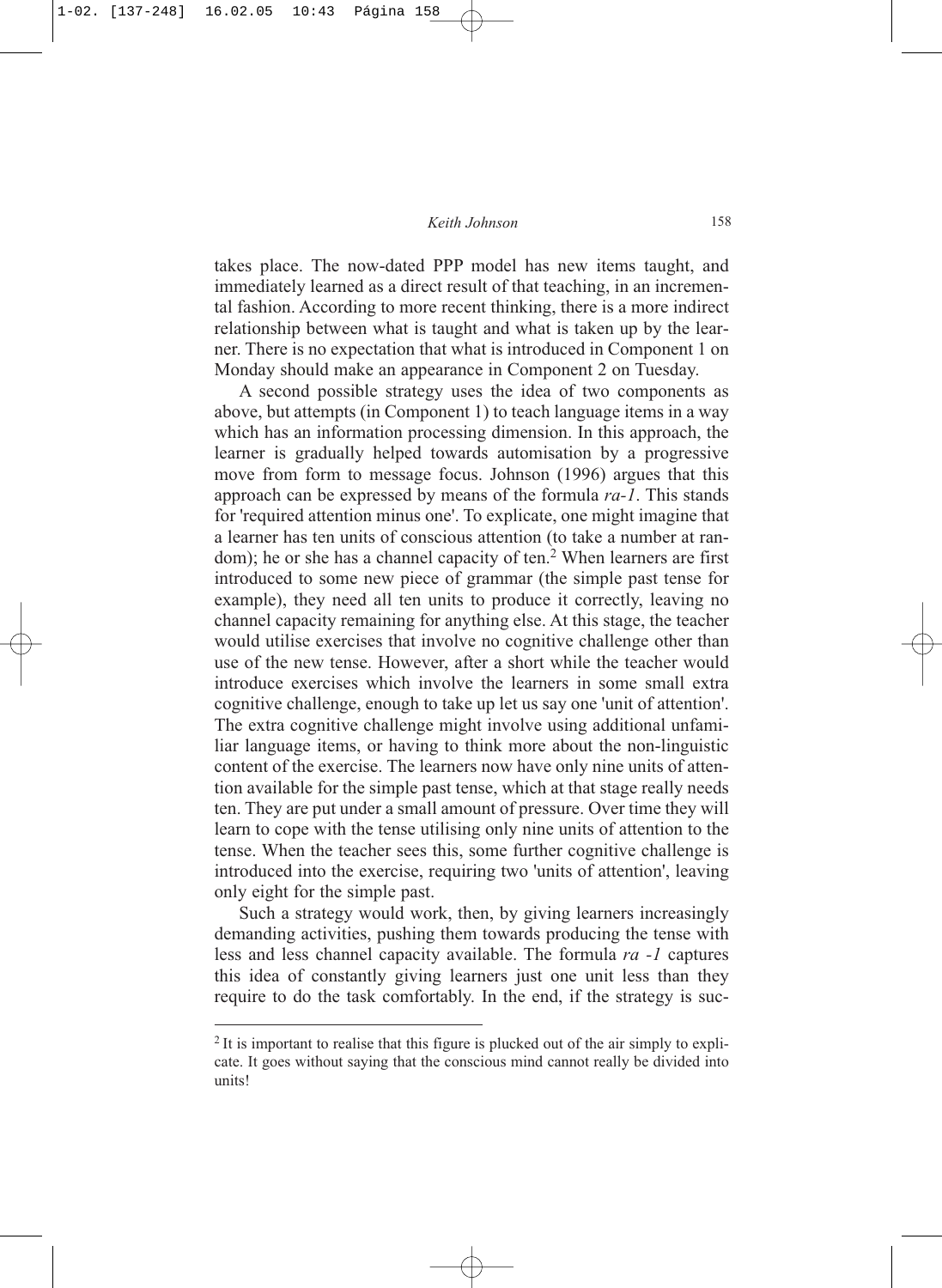cessful, the learners reach the state where they can use the tense using zero units of attention. The tense will, in other words, be fully automated. In terms of the formula, one may say that automisation has occurred when, in relation to a given skill, *ra = 0*. To alter Prabhu's 'theorem' in a crucial way, it may be said that according to this approach 'form has been learned when it can be produced correctly when the learner's main focus is on meaning'. It is not 'message-focus all the way', but 'message focus as end product'.

Two versions of an activity (though admittedly it is more of an 'exercise' than a 'task') will illustrate the approach. They show very different degrees of message-focus (or 'form-defocus' as it is called in Johnson 1996). Figure 1 shows the basic activity:



In Version 1 of the activity, pupils work in pairs and practise questions and short answers with BE. For example:

- P1: Number One. Is it a bicycle?
- P2: No, it isn't.
- P1: Number One. Is it a dog?
- P2: Yes, it is.

This (highly tedious) exercise is entirely form-focused, with nothing for the pupils to focus attention on save correct formation of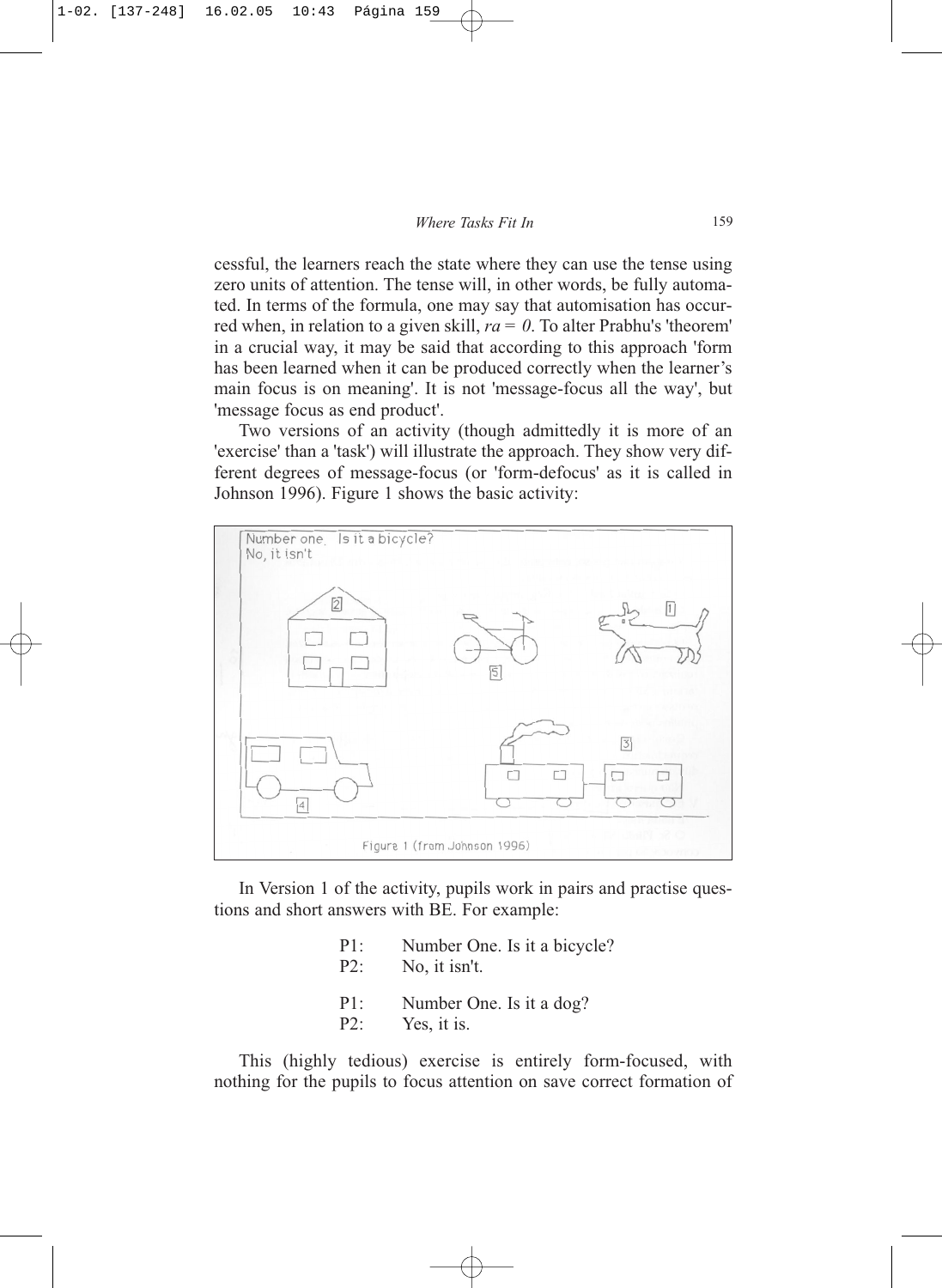### *Keith Johnson* 160

the utterances. With both pupils looking at the pictures, the utterances are not informative; pupils are telling each other things they already know and can clearly see, and no challenge is involved.

Version 2 differs in appearance from Version 1 only in that the following instruction is added at the top of the page: *Look for one minute, then answer the questions*. The result of this small addition is a dramatic increase in the complexity of the task. The drill is now presented as a memory game, with pupils looking at the pictures only for a minute, then closing their books. The teacher (or one chosen pupil) then asks the questions. It is likely that all conscious attention will be put into the process of remembering, as opposed to the process of correctly producing the short answer form.

As regards an overall framework for language teaching, this approach suggests using a traditional grammatical syllabus, dealing with grammar points individually, in ordered succession. For each item there would be a series of activities gradually taking the focus more and more away from form, until  $ra = 0$  is achieved. At first these activities would be form-focused exercises, though as the degree of message focus increased they would become more recognisable as tasks. For many this strategy will have the advantage over Prabhu's strategy that it involves some systematic, form-focused teaching. Message focus may be the end product, but this is achieved from a form-focused starting point.

It needs to be asked whether this *ra-1* approach stand alone as a language teaching strategy. Johnson (1996) implied that it could. But there are two major difficulties with this. One has already been touched on, that it is too 'linear', suggesting too direct a link, too immediate an uptake, between teaching and learning. The second difficulty relates to the full-scale implementation of the approach. It is hard to imagine – unit-in, unit-out, for one language item after another – a series of engaging and varied activities that will move gradually from form to message focus, until  $ra = 0$  is achieved. To expect this would be to tax the ingenuity of the methodologist and teacher too far.

Both these difficulties disappear if we introduce into the framework a task-based Component 2. The *ra-1* notion can begin the process of automisation, but there needs to be a Component 2 to complete the operation.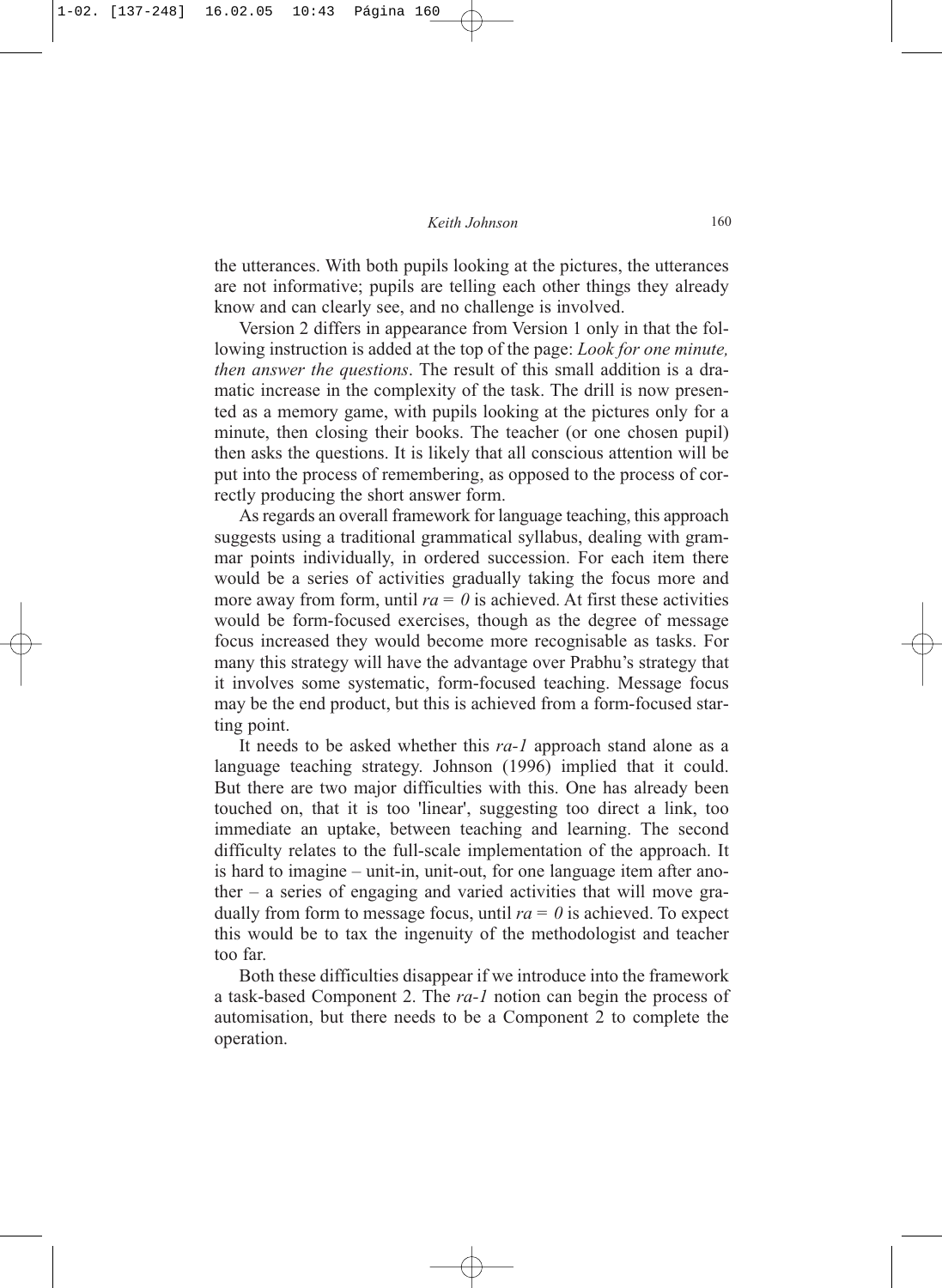Where tasks fit in

It was argued earlier that there is good reason for all language teaching to contain some task-based teaching, the reason being that transfer from form-focused practice to natural message-focused use will not occur automatically. But it is necessary to regard such teaching within a framework. The framework suggested here is one which has a component of language work, in many respects 'traditional', but in which there is a gradual movement away from form focus, following the *ra-1* principle. The second component contains nothing but message- -focused tasks, graded according to principles of task complexity. These two components are combined together, possibly in different proportions according to learner level.

Keith Johnson (University of Lancaster)

### **Bibliography**

- Benati, A. (2001), "A comparative study of the effects of processing instruction and output-based instruction on the acquisition of Italian future tense", *Language Teaching Research*, 5/3.
- Bialystok, E. (1982), "On the relationship between knowing and using linguistic forms", *Applied Linguistics*, 3/3: 181-206.
- Doughty, C., & Williams, J. (1998), *Focus on Form in Classroom Second Language Acquisition*, Cambridge: Cambridge University Press.
- Johnson, K. (1996), *Language Teaching and Skill Learning*, Oxford: Blackwell.

Long, M. H., (1985) "A role for instruction in second language acquisition: task-based language teaching", in: Hyltenstam, K.; Pienemann, M. (eds.), *Modelling and Assessing Second Language Acquisition*, Clevedon: Multilingual Matters

- Prabhu, N. S. (1987), *Second Language Pedagogy: a Perspective*, Oxford: Oxford University Press
- Selinker, L.; Lamendella, J. (1978), "Two perspectives on fossilization in interlanguage learning", *Interlanguage Studies Bulletin*, 3: 143-191.
- Shiffrin, R. M.; Dumais, S. T. (1981), "The development of automatism', in: Anderson, J. R. (ed.), *Cognitive Skills and their Acquisition*, Hillside, NJ: Lawrence Erlbaum Associates, 111-40.
- Skehan, P. (1992) "Second language acquisition strategies and task-based learning", in: Skehan, P.; Wallace, C. (eds.), *Thames Valley University Working*